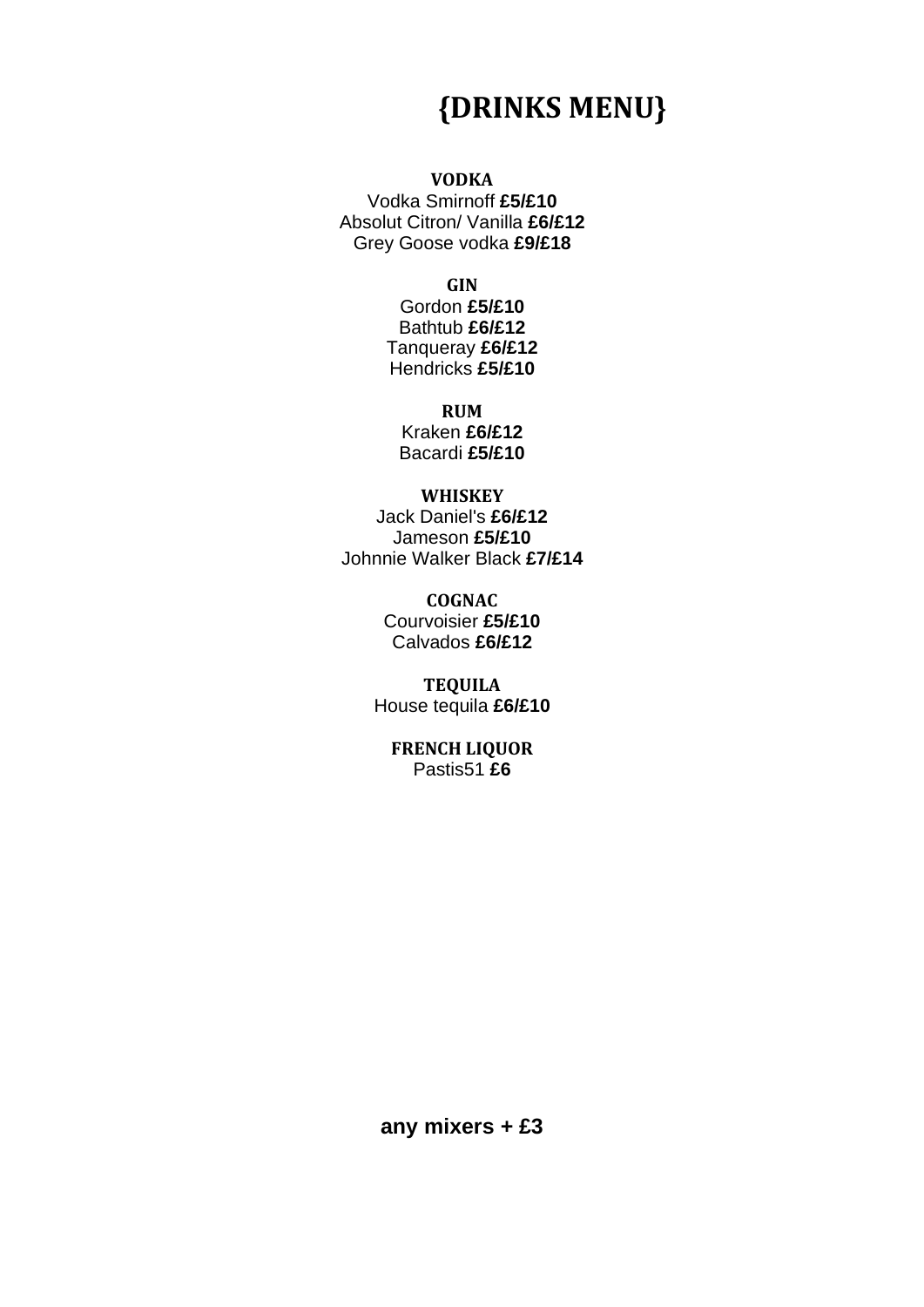## **SOFTS**

Coke **£4** Coke zéro **£4** Ginger beer **£4** Still water **£3** Sparking **£3** Fresh orange juice **£4** Apple/ Cranberry **£3.50**

## **BEERS/DRAUGHT**

AMSTEL **£5** Corona/Peroni bottle **£5**

## {**COCKTAILS}**

Expresso martini **£10** Lychee Martini **£10** Margarita **£10** Apérol Spritz **£10** Rhubarb Spritz **£10** Elderflower spritz **£10** Mojito **£10** Dark & Stormy **£10** Negroni **£10**